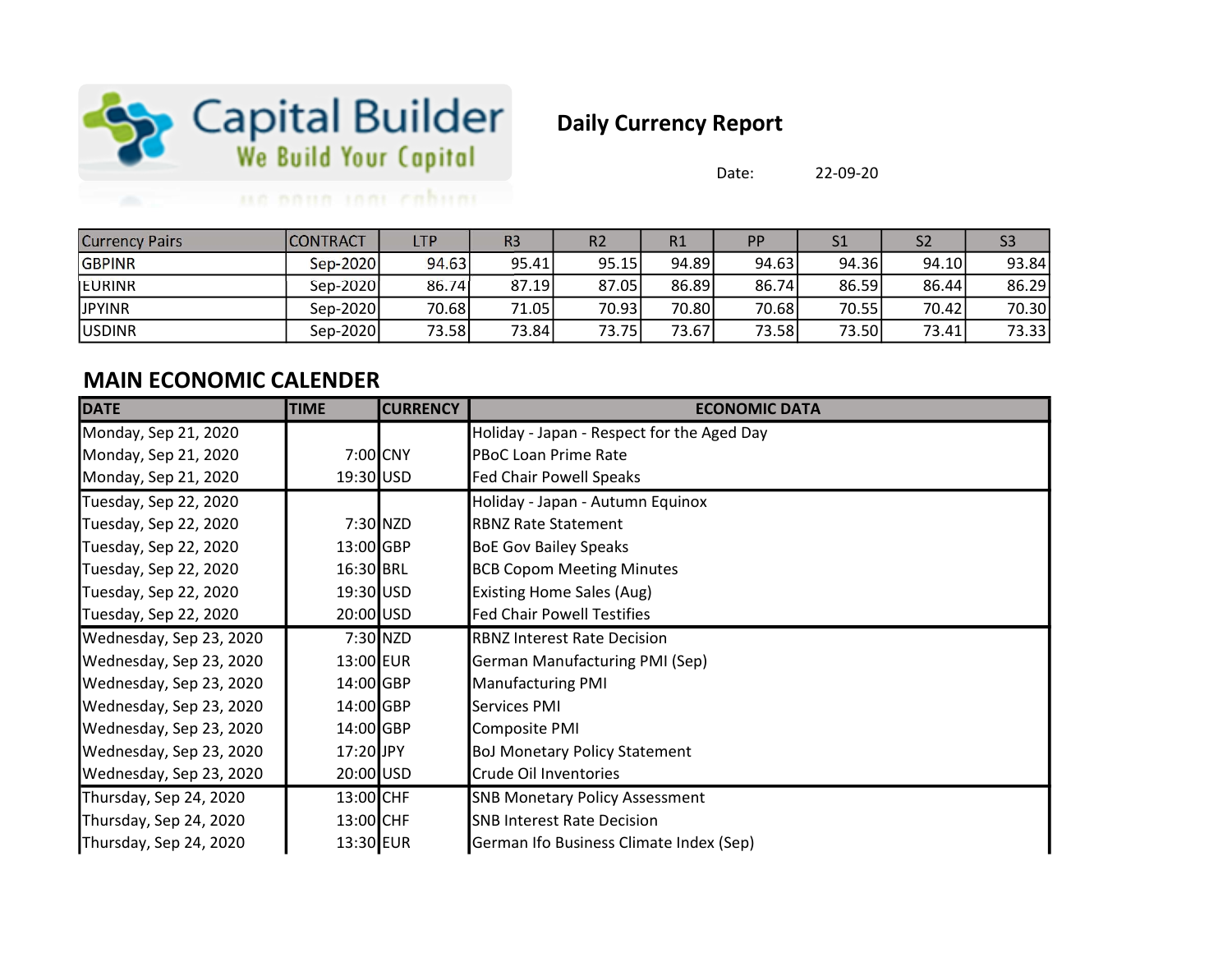| Thursday, Sep 24, 2020 | 16:30 TRY | Overnight Borrowing Rate (Sep)        |
|------------------------|-----------|---------------------------------------|
| Thursday, Sep 24, 2020 | 16:30 TRY | One-Week Repo Rate (Sep)              |
| Thursday, Sep 24, 2020 | 18:00 USD | Initial Jobless Claims                |
| Thursday, Sep 24, 2020 | 19:30 USD | New Home Sales (Aug)                  |
| Thursday, Sep 24, 2020 | 19:30 GBP | <b>BoE Gov Bailey Speaks</b>          |
| Friday, Sep 25, 2020   | 18:00 USD | Core Durable Goods Orders (MoM) (Aug) |

### MARKET UPDATE :

\* GBP U.K. to announce new restrictions to tame virus

\* USD The dollar is nudging a little higher on the session and has erased earlier losses against most major currencies barring the Japanese yen. This comes as we see the risk-off mood accelerate with the DAX now sliding by 2% and US futures down by a little over

\* JPY Holiday - Japan - Respect for the Aged Day

\* EUR FinCEN Files send bank stocks tumbling, German health minister says virus infection dynamic in Europe is worrying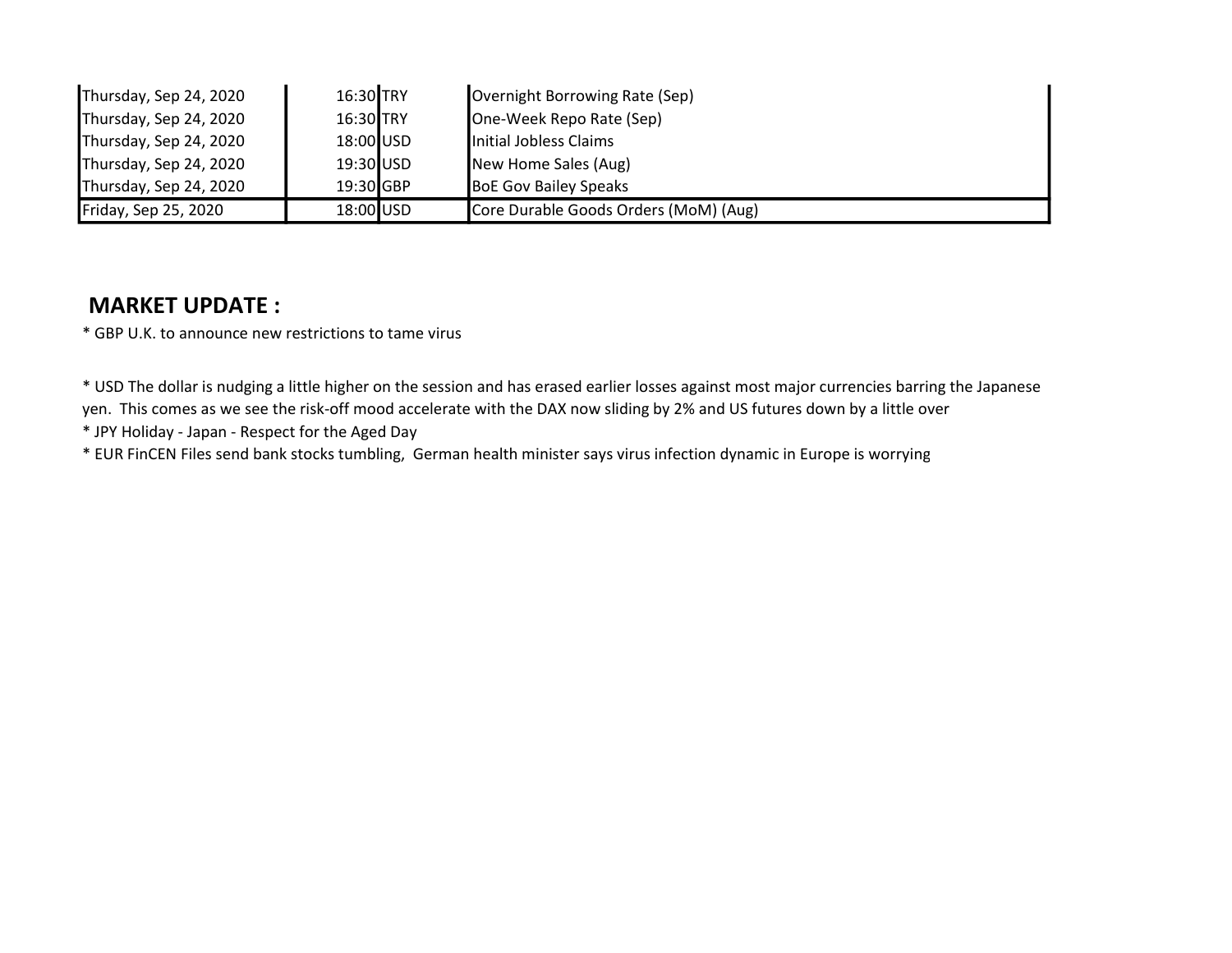## DAILY RESEARCH REPORT



Date : 21-09-2020

| <b>SCRIPT NAME</b> | <b>RANGE</b>        | - D.C<br>כח | n g<br>. .<br>ΠZ. | R <sub>1</sub> | <b>DD</b> | -<br>ັ                        | $\sim$<br>ےر      | $\sim$<br>-၁၁ | <b>TREND</b> |
|--------------------|---------------------|-------------|-------------------|----------------|-----------|-------------------------------|-------------------|---------------|--------------|
| <b>GBPINR</b>      | 95.3<br>94.38<br>34 | 95.89       | 95.74             | 95<br>95.58    | 95.43     | ۵Ę<br>$\sim$ $\sim$<br>. ے. د | ΩĘ<br><u>,,,,</u> | . റ−<br>94.9  | Downtrend    |

#### CHART



#### Remarks

The Moving Average it was moving BELOW MA50,MA100 MACD indicator (12,26) at -0.171 SELL trend. The movement in it was down, as per MACD Indicators on downside.

#### Recommendation:

PREMIUM FOREX SELL GBPINR( FUT ) BELOW 95.11 TGT 95.01 -94.96 - 94.91 : SL - 95.26: TIME : 12:30 (88-15278-555) : WWW.CAPITALBUILDER.I

| Script                     | LONG/SHORT RECOMM PRICE | TARGET | <b>POINT</b> |
|----------------------------|-------------------------|--------|--------------|
| <b>GBP/INR (FUT) SHORT</b> | 95.11                   | 94.91  | 20           |